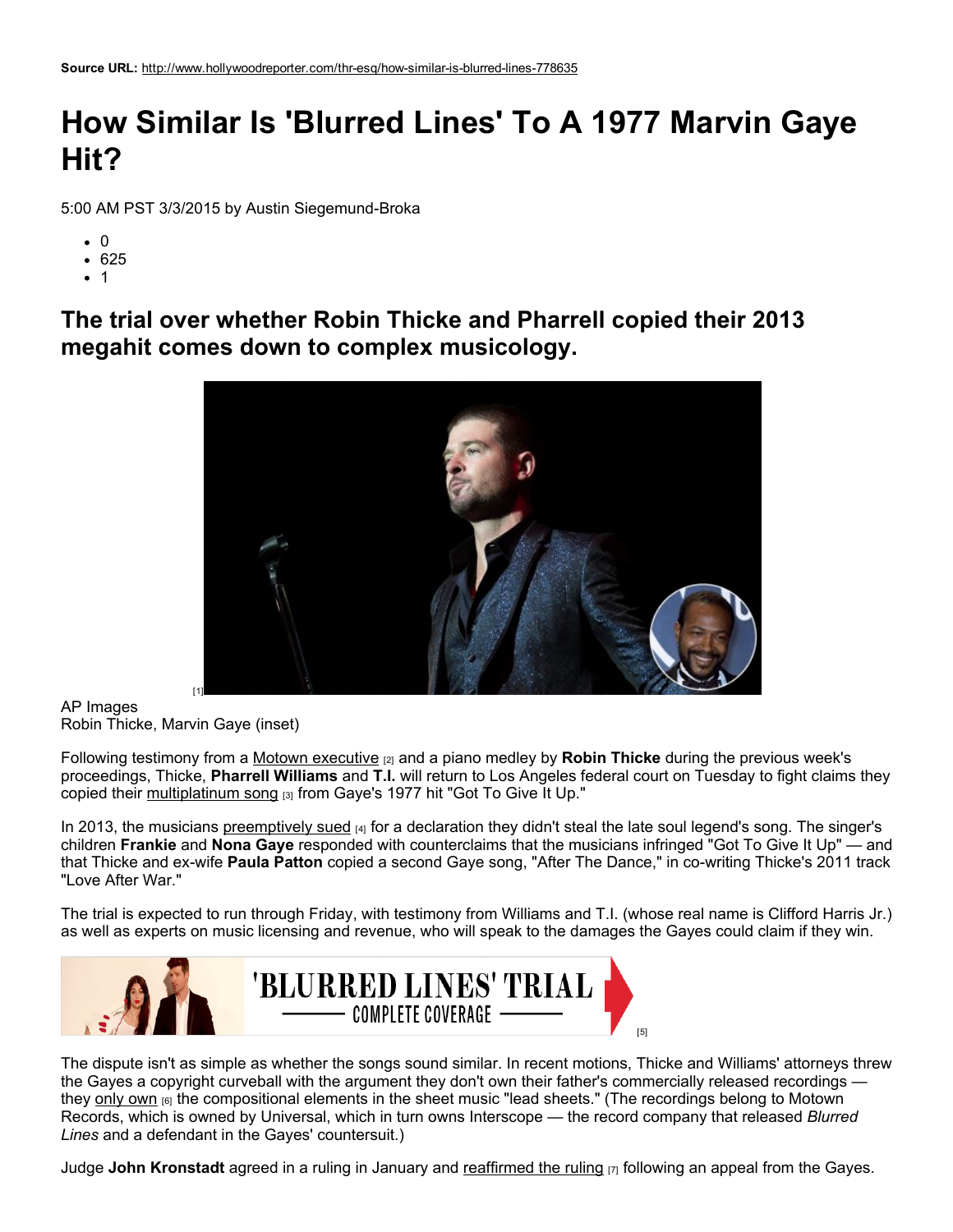His decision enforced that the Marvin Gaye recordings of "Got To Give It Up" and "After The Dance" couldn't be heard in court — the attorneys are only using stripped-down instrumentals.





But more importantly, the decision means that in deciding whether infringement occurred, the jury will only consider whether "Blurred Lines" and "Love After War" borrow excessively from what's in the Gayes' lead sheets. The lead sheets leave out some of the most recognizable elements of the recording, like the percussion and production effects. The Gayes' attorneys argue that what's left — the lyrics, the vocal melody, the keyboard line and the bass — still resemble Thicke's songs enough to say they're infringement.

So what are the similarities?

On Thursday and Friday, the Gaye family's attorney Richard Busch called a pair of musicologists to the stand, and the courtroom became a course on music theory with their testimonies on what they hear in common between the compositions. (The musicians' lawyers will call their own musicologist, Sandy Wilbur, this week.)

Here's the breakdown of similarities:

- "Signature phrase": Judith Finell, the Berkeley-educated head of a musicology consulting firm, labeled one phrase per song the immediately identifiable "signature phrase": the opening lyrics "I used to go out to parties" in Gaye's "Got To Give It Up" and the chorus opener "And that's why I'm gon' take a good girl" in "Blurred Lines." She found the similarities in their melodies "pretty stunning" and "highly unusual," she testified. She said both<br>begin with a repetition of the same note — "one of the most important considerations in comparing melodies" and end with a single word ("girl" and "dancing") sung over several notes, the effect called a melisma, among other likenesses. Thicke and Williams' attorney Seth Miller noted the designation "signature phrase" is nowhere in the lead sheets, but rather is Finell's choice of comparable passages. "The musicologist's job is to understand the important and unimportant parts of a musical work," argued Finell. "It's my analytical description."
- Hook: Finell compared "Take a good girl" to "Keep on dancin' " in Gaye's song. "In the case of these two hooks, the key words of the hook, the money words 'good girl' and 'dancing' come immediately after the bar line said Finell, referring to the timing of the words. The phrases share three of their four notes, she said.
- Keyboard-bass interplay: The songs feature bobbing keyboard and bass lines with similar rhythms and moments of silence. Though the chord progressions aren't identical — Miller pointed out that "Got To Give It Up" uses eight chords while "Blurred Lines" uses just two - Finell noted they both use E and A chords. The Gayes' other musical expert, Harvard professor of African-American music Ingrid Monson, argued that Gaye's bass line and its pairing with a reggae- or ragtime-influenced keyboard melody were highly unusual in Motown music. That means it's hard for Thicke and Williams to claim they were influenced by the genre in general, she said, instead of the Gaye songs specifically. "[The similarities] suggest that while 'Blurred Lines' was being written, 'Got To Give It Up' was playing in the background," she continued. (The remark was struck from the record.)
- Lyrics: Both songs center on transformation. The narrator of "Got To Give It Up" transforms from a wall hugger to an enthusiastic dancer, while in "Blurred Lines," "the 'good girl' will transform into a more sexually liberated girl," said Finell. Then the judge cut her off, pointing out she's not a literary expert, but a musicologist. Line by line, the experts compared lyrics including Gaye's "move it up / Turn it 'round / Shake it down" and Thicke's "Shake around / Get down / Get up."

The rap verse in "Blurred Lines" begins and ends at the same point in the song as the Gaye song's "parlando" a lyrical chanting Finell described as "a precursor to rap." The jury looked amused while Busch and Finell compared lyrics from the parlando and the rap verse, including pairing Gaye's "Let me step into/ to your erotic zone" with a line of T.I.'s that Busch refused to read aloud - "I'll give you something big enough to tear your ass in two" - before he remarked to the audience, "Well, I lost that bet."

"Theme X": Finell identified a short, recurring melodic line she labeled "theme X," heard in Gaye's sung lyrics "dancing lady" under the main vocal. It's the same melody Thicke sings under lyrics including "OK, now he was close" and "But you're an animal," she testified, including one recognizable note out of key. "It's the same musical material. It's the same notes, the same rhythm, just ... the same," she said. Miller responded that Thicke's vocals don't match the Gaye sheet music, but Finell said the discrepancy is because Thicke's theme X matches a harmony not written but implied in the lead sheet. "It's represented as one melodic line when really there's three that occur," she said.